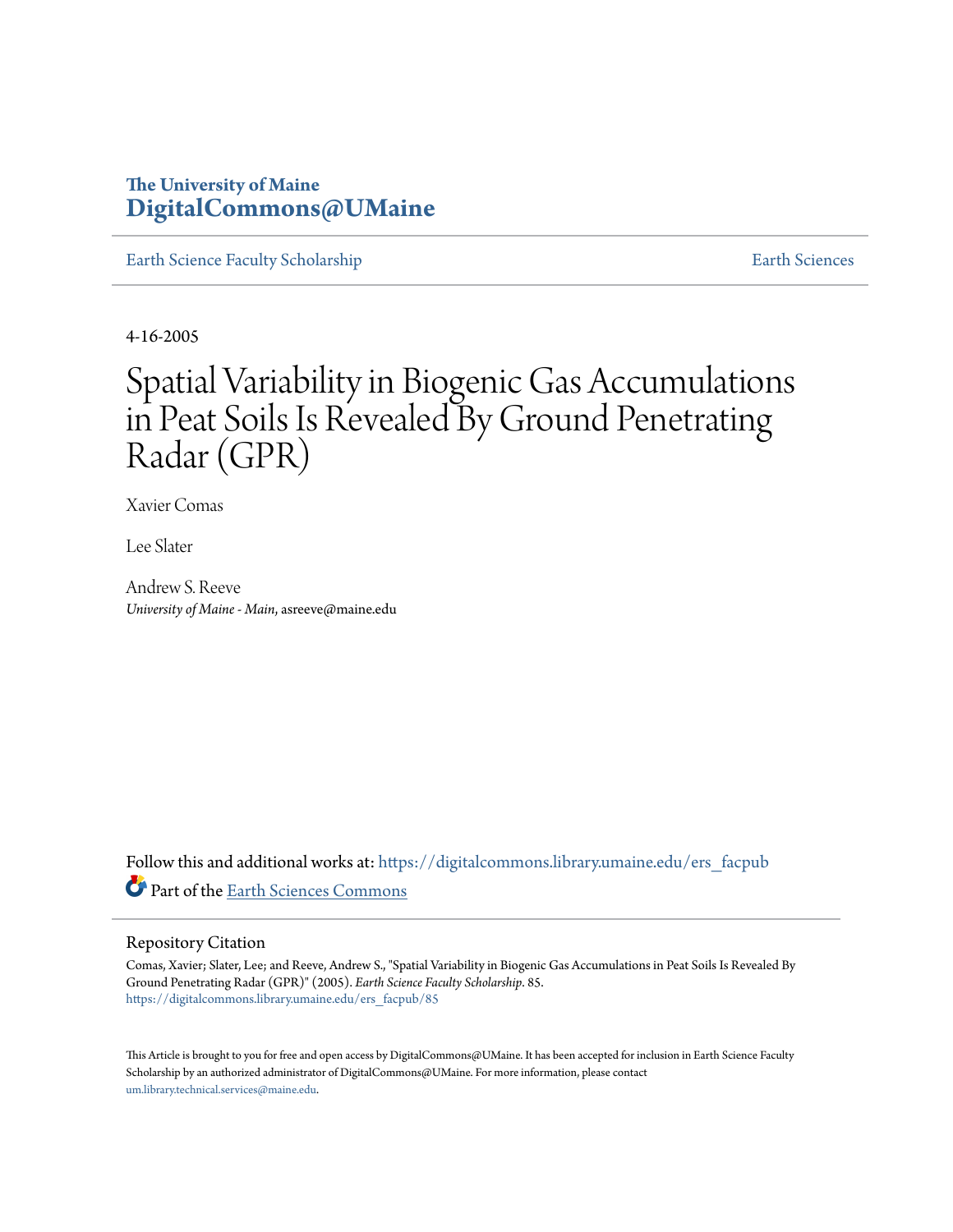## Spatial variability in biogenic gas accumulations in peat soils is revealed by ground penetrating radar (GPR)

Xavier Comas,<sup>1</sup> Lee Slater,<sup>1</sup> and Andrew Reeve<sup>2</sup>

Received 20 December 2004; revised 16 February 2005; accepted 15 March 2005; published 16 April 2005.

[1] We performed surface and borehole ground penetrating radar (GPR) tests, together with moisture probe measurements and direct gas sampling to detect areas of biogenic gas accumulation in a northern peatland. The main findings are: (1) shadow zones (signal scattering) observed in surface GPR correlate with areas of elevated  $CH<sub>4</sub>$  and  $CO<sub>2</sub>$  concentration; (2) high velocities in zero offset profiles and lower water content inferred from moisture probes correlate with surface GPR shadow zones; (3) zero offset profiles depict depth variable gas accumulation from  $0-10\%$ by volume; (4) strong reflectors may represent confining layers restricting upward gas migration. Our results have implications for defining the spatial distribution, volume and movement of biogenic gas in peatlands at multiple scales. Citation: Comas, X., L. Slater, and A. Reeve (2005), Spatial variability in biogenic gas accumulations in peat soils is revealed by ground penetrating radar (GPR), Geophys. Res. Lett., 32, L08401, doi:10.1029/2004GL022297.

#### 1. Introduction

[2] Peatlands emit significant amounts of  $CH_4$  and  $CO<sub>2</sub>$  to the atmosphere [Cicerone and Oremland, 1988; Rosenberry et al., 2003]. Although estimations of the total annual  $CH<sub>4</sub>$ flux to the atmosphere from northern peatlands are reported (e.g. approximately 7% [Khalil, 2000]), the effect of global warming on peatlands emissions is still a major uncertainty in climate modeling. Recent work suggests that the mass of free phase gas in peatlands is considerably greater than that in the dissolved phase [Fechner-Levy and Hemond, 1996]. Spatially and temporally variable ebullition fluxes may represent an important component of the free phase carbon gas release from peatlands to the atmosphere [Romanowicz et al., 1995]. The dependence of  $CH_4$  emissions on water table elevation [Roulet et al., 1993], as well as the reduction in water flow due to pore space blocking by biogenic gas bubbles [Beckwith and Baird, 2001], indicate that hydrological processes regulate carbon cycling in peatlands. Unfortunately, the discontinuous pattern, as well as the phase instabilities, of gas bubbles in saturated porous media makes the measurement of free phase gas accumulation, its spatial distribution and temporal variation in peatlands difficult at the field scale.

[3] Investigation of free phase gas in peat has involved invasive sampling and subsequent laboratory measurements such as time domain reflectometry (TDR) [Beckwith and Baird, 2001], scanning electron microscopy [Landva and

Copyright 2005 by the American Geophysical Union. 0094-8276/05/2004GL022297

Pheeney, 1980] and magnetic resonance imaging [Glaser et al., 1998]. Non-invasive efforts to estimate free gas phase volume and temporal gas release to the atmosphere in the field include (1) monitoring of water pressures in piezometers [Rosenberry et al., 2003], and (2) monitoring of surface deformations associated with gas release using GPS [Glaser et al., 2004], or aluminum elevation sensor rods [Price, 2003]. These methods have distinct limitations, e.g. disturbance of the natural distribution of gas within the peat during piezometer and rod installation, high measurement sensitivity required during GPS measurements and a limited support volume of the measurement.

[4] Ground penetrating radar (GPR) is widely used to evaluate water content in the vadose zone [e.g., *Huisman et* al., 2003]. Zero offset profile (ZOP) measurements between boreholes can resolve 0.5% average moisture content variation [e.g., Binley et al., 2001]. The surface reflection-mode GPR method shares many common characteristics with the seismic reflection method, widely used for mapping gas deposits contained in shallow marine sediments. Zones of faint or absent reflections (acoustic blanking) result from scattering of the acoustic energy in the presence of gas [e.g., Judd and Hovland, 1992]. Regions of gas accumulation can affect surface GPR in a similar manner. Previous GPR studies reveal regions of 'EM blanking' (scattering of EM energy) attributed to the displacement of water by hydrocarbon gas vapors [Daniels et al., 1995; Lopes de Castro and Branco, 2003]. The aim of our study was to investigate the spatial distribution, gas content and volume of free phase biogenic gas within peatlands.

#### 2. Experimental Design

[5] Surface and borehole GPR measurements were conducted at Caribou Bog, Maine. Moisture probe measurements and direct gas sampling were also performed. The study site (located 2 m from a pool) was chosen based on observations of significant gas release (ignitable with a match, confirming the presence of  $CH<sub>4</sub>$ ) during coring. Two 3" diameter inclinometer casings were installed 5 m apart, from the surface to the top of the mineral soil (8.4 m) (h1 and h2 in Figure 1). ZOP surveys (250 MHz antenna frequency) were conducted to determine the travel time between borehole transmitter (h1) and borehole receiver (h2) as a function of depth in the peat. Surface GPR (100 MHz antenna) was also recorded along a profile joining the two inclinometer casings. Casing deviation from vertical was determined with an inclinometer survey.

[6] Water content estimates were collected between boreholes using a  $0.2$  m moisture probe (ECH<sub>2</sub>O-20 dielectric aquameter, by Decagon) inserted by hand from the surface to depths close to the mineral soil. A total of nine lines separated by 0.5 m were recorded at 0.25 m depth intervals

<sup>&</sup>lt;sup>1</sup>Department of Earth and Environmental Sciences, Rutgers University, Newark, New Jersey, USA. <sup>2</sup>

<sup>&</sup>lt;sup>2</sup>Department of Earth Sciences, University of Maine, Orono, Maine, USA.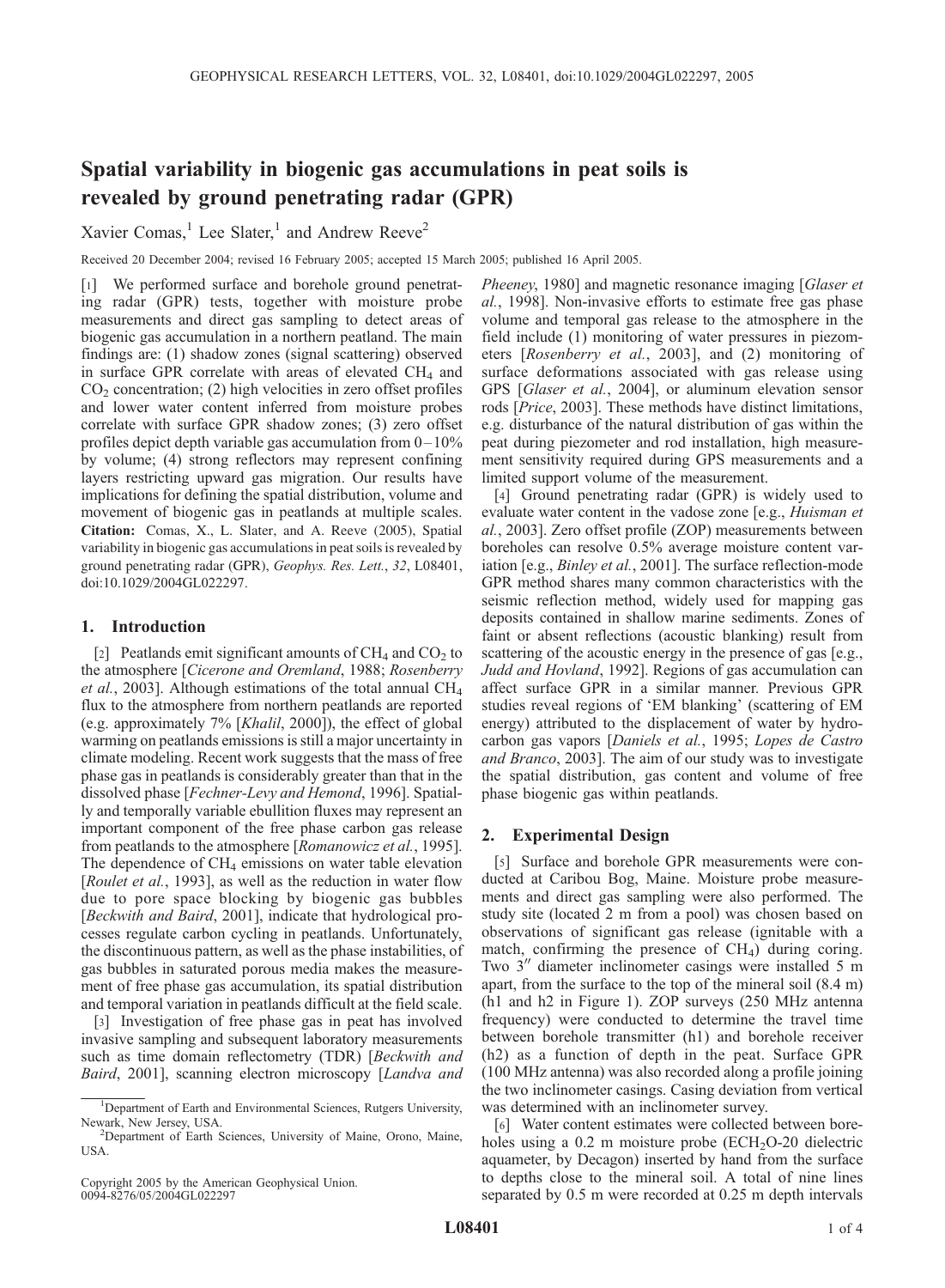

Figure 1. Instrumentation setup in the field between boreholes h1 and h2: surface GPR, borehole GPR, and moisture probe with a 1 m offset into the plane of image. Gas samples were collected along lines a, b, c, and d at locations determined by the surface GPR results. Lithological units inferred from direct sampling are also shown.

(Figure 1). The array was collected in a plane parallel to the GPR boreholes with a 1 m offset to prevent soil disturbance from affecting the ZOP GPR data.

[7] Free-phase gas samples were directly collected at selected depths based on the surface GPR results along lines a, b, c, and d (Figure 1). Samples were obtained using a Geoprobe rod gas sampling system, connected to a vacuum box containing 0.6 liter Tedlar sampling bags. Gas samples were transported to the laboratory and analyzed for CH<sub>4</sub> and  $CO<sub>2</sub>$  within 72 hours after collection with a Varian 3600 GC/ FID/TCD gas chromatograph. Porosity was measured by oven drying eleven peat samples collected from the surface to the mineral soil in Caribou Bog. Dielectric permittivity measurements of three peat samples (0.5, 1.5, and 3 m depths) were taken in the laboratory using a high-resolution dielectric spectrometer (Novocontrol BDS-80).

#### 3. Results

[8] A summary of the findings is presented in Figure 2. Although the GPR and moisture probe surveys were conducted to the top of the mineral soil (8.4 m), the results presented here are limited to the upper 6.5 m of good surface GPR signal recovery. The moisture probe results are expressed in terms of the absolute difference between probe output (in mV) at each depth and that at the surface. Variability in pore-water conductivity with depth, temperature change and the effect of overburden pressure prevented probe calibration for moisture content in the laboratory. Consequently, the moisture probe results only qualitatively represent moisture content, where more negative values are indicative of lower moisture content.

#### 3.1. Shadow Zones and Gas Content

[9] Areas with higher concentration of  $CH<sub>4</sub>$  (up to 6,500 ppm of total gas present) and  $CO<sub>2</sub>$  (up to 5,000 ppm of total gas present) coincide with a shadow zone (EM blanking) apparent in the surface GPR profile (Figure 2b). This shadow zone is roughly defined as the region from 2.0– 3.0 m between gas sampling lines b and d in Figure 2b. Two smaller localized shadow zones can be approximately defined in the surface GPR profile from  $0.5-1.2$  m and 3.4– 4.2 m depth both between gas sampling lines b and d. An annotated sketch of the shadow zones is shown in Figure 2a. Areas with strong EM wave reflections (e.g. at approximately 4.5 m between gas sampling b and d) generally coincide with low gas concentrations. During installation of borehole h2, a sequence of underwater gas releases at different depths (red dots in Figure 2a indicate these depths) was recorded at the



Figure 2. (a) Interpreted EM wave shadow areas and strong reflectors from surface GPR profile (Figure 2b). Depths of pressured bubble releases observed during borehole installation (h2) are also shown; (b) Surface GPR profile between the two boreholes (h1 and h2). Gas chromatography results for  $CH_4$  and  $CO_2$  gas sampling along four lines (a, b, c, and d) are also shown; (c) EM wave velocity obtained with borehole GPR, zero offset between transmitter (h1) and receiver (h2). Estimated maximum and minimum gas content (%) according to the CRIM model is also shown; (d) moisture probe measurements between line a and line d expressed as the absolute difference between mV output at each depth and the mV output at the surface.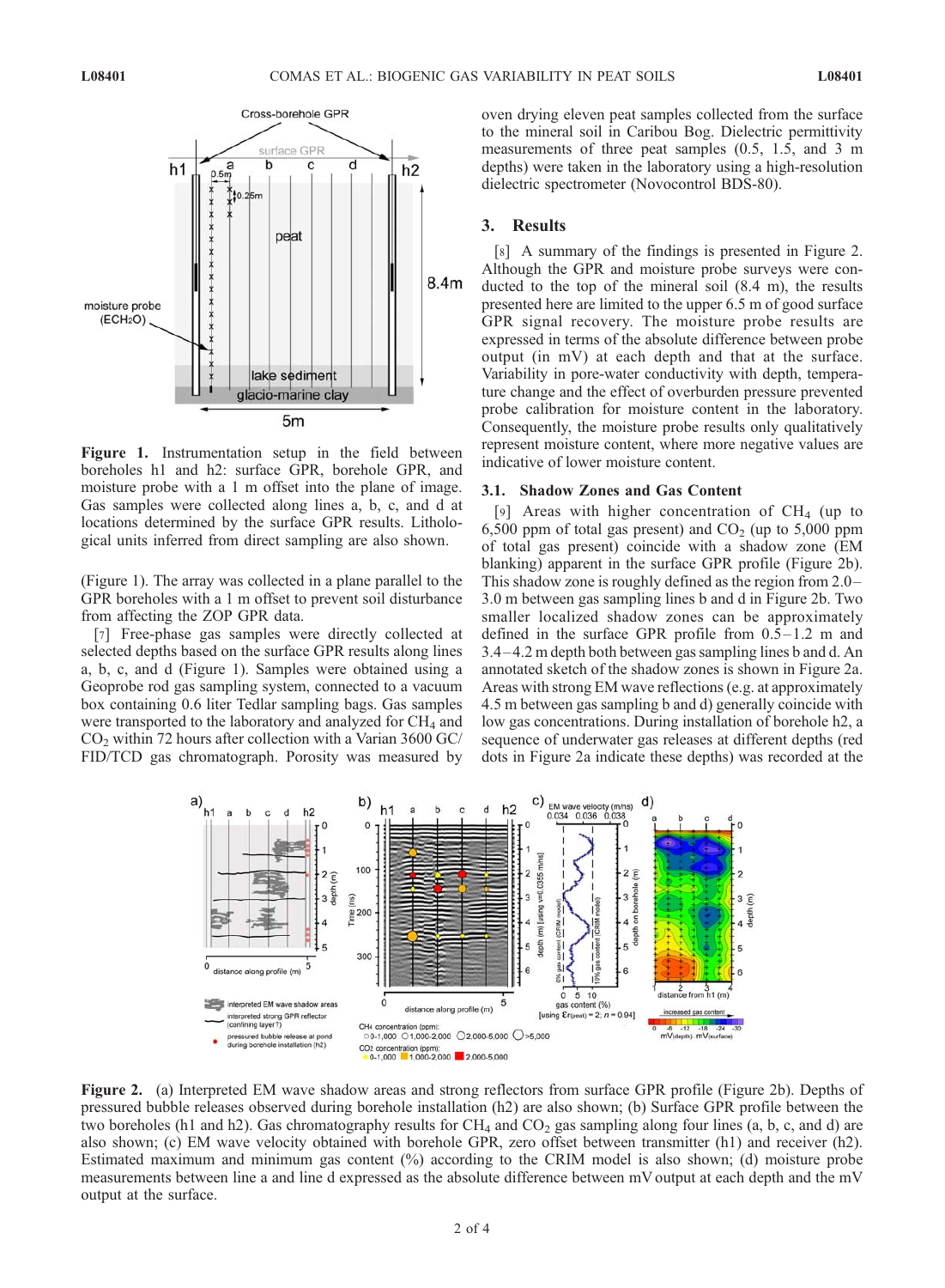#### 3.2. EM Wave Velocity Changes Between Boreholes

[10] Higher EM wave velocities computed from the travel time between borehole transmitter and borehole receiver generally coincide with the shadow zones observed in the surface GPR data and the higher biogenic gas concentrations recorded (Figure 2c). Three high EM wave velocity zones can be defined between  $0.5 - 1.2$  m,  $1.8 - 2.5$  m, and  $3.8 - 4.4$  m depth respectively (Figure 2c), correlating with the shadow zones as previously described, and the higher concentrations of gas extracted. The moisture probe measurements (Figure 2d) show two negative areas (lower mV reading as compared to the surface) between  $0.5-2$  m depth, and  $3.5-5$  m depth. Positive values (orange-red colored) are defined from 0.2–  $0.5$  m depth, and from  $5-6.2$  m depth.

#### 3.3. Gas Estimates Using the CRIM Model

[11] The Complex Refractive Index Model (CRIM) [e.g., Huisman et al., 2003] expresses the bulk permittivity  $(\epsilon_b)$  of a soil measured with TDR or GPR as:

$$
\varepsilon_{r(b)} = \theta \varepsilon_{r(w)}^{\alpha} + (1 - n) \varepsilon_{r(s)}^{\alpha} + (n - \theta) \varepsilon_{r(a)}^{\alpha}, \tag{1}
$$

where  $\varepsilon_{r(w)}$  and  $\varepsilon_{r(a)}$  are the dielectric permittivity of water (equal to 81) and air (equal to 1) respectively,  $\varepsilon_{r(s)}$  is the relative dielectric permittivity of the soil particles,  $n$  is the porosity;  $\theta$  is the volumetric soil water content and  $\alpha$  is a factor accounting for the orientation of the electrical field.

[12] Figure 3 shows *n* for eight peat samples at different depths, as well as samples from the lake sediment and glaciomarine clay. The porosity of the peat varies from 91% to 94%. Assuming  $\varepsilon_r$  (peat) = 2 (as obtained from laboratory measurements) and  $\alpha = 1$  for EM wave propagation parallel to bedding, in the absence of gas the CRIM model predicts  $v = 0.0346$  m/ns to 0.0351 m/ns for 94% and 91% porosity respectively. These estimates are close to the lowest velocity of 0.0345 m/ns recorded between boreholes (Figure 2c).

#### 4. Discussion

[13] The gas concentrations reported in this study are low when compared to concentrations reported for laboratory studies [e.g., Baird and Waldron, 2003] and for some field studies [e.g., *Dinel et al.*, 1988]. Although we cannot rule out potential contamination problems during the gas sampling procedure (i.e. atmospheric exposure), the results presented here are valid for comparative purposes.

[14] Application of the CRIM model (equation (1)) to the EM wave velocities obtained between boreholes implies that the anomalous high velocity zones result from significant volumetric gas content. To achieve the maximum velocities recorded (0.0365 m/ns) in the anomalous zones of Figure 2c the CRIM model predicts a volumetric gas content of 7% and 10% for a porosity of 91% and 94% respectively. In the absence of gas, the CRIM model predicts a porosity of only 84% in order to obtain the maximum velocity recorded between the boreholes. Such low porosity values are not supported by our data and are inconsistent with the high porosity of peat recorded by others. Figure 2c shows the estimated gas content (%) according to the CRIM model and



**Figure 3.** Total porosity  $(\%)$  of eight peat samples, three lake sediment samples and one glacio-marine clay sample collected at variable depths at Caribou Bog.

assuming  $\epsilon_{r}$  (peat) = 2,  $\alpha = 1$ , and a porosity of 0.94. These values are consistent with volumetric gas contents in peatlands estimated by others (e.g. 9% average gas using hydraulic head [Rosenberry et al., 2003]).

[15] As shown in Figures 2b and 2c, shadow zones detected with surface GPR correlate with higher concentrations of  $CH_4$  and  $CO_2$ , and with high velocity regions computed from the travel times between boreholes, being indicative of biogenic gas deposits. Figure 2a shows the location of the interpreted shadow zones according to the surface GPR. One of the characteristic features of these regions is the presence of strong, laterally continuous reflectors preceding the EM wave blanking as annotated in Figure 2a. These reflectors also coincide with EM wave velocity minimums in the ZOP. Three interpreted reflectors situated at 1.3 m, 3 m, and 4.5 m depth respectively correlate well with three velocity minimums (indicative of low gas content) at 1.4 m, 3 m and 4.8 m depth in Figure 2c. Figure 2a may represent overpressurized biogenic gas pockets contained by confining layers acting as biogenic gas traps as explained elsewhere [Romanowicz et al., 1995; Glaser et al., 2004]. The observed bubble release during piezometer installation as shown in Figure 2a may then result from disturbance of these layers during borehole installation. This model would partly explain the vertical distribution of averaged gas content between the boreholes as inferred from ZOP.

[16] We have obtained over 11 km of surface GPR data in Caribou Bog and we frequently observe zones of EM blanking that we attribute to gas deposits. Figure 4 shows two examples of GPR lines run in Caribou Bog. Figure 4a includes a clear example of reflector scattering (between 55– 75 m along the profile) usually correlated with disappearance of single strong reflectors with depth. These shadow zones often correlate with a thickening of lake sediment where the peat basin deepens (Figure 4a). In contrast, Figure 4b shows mostly strong reflections along a profile where the mineral soil is at constant elevation. A small shadow zone can roughly be defined from  $2-4$  m depth between  $0-25$  m along the profile. Since no borehole GPR, gas sampling, or moisture probe data are available for